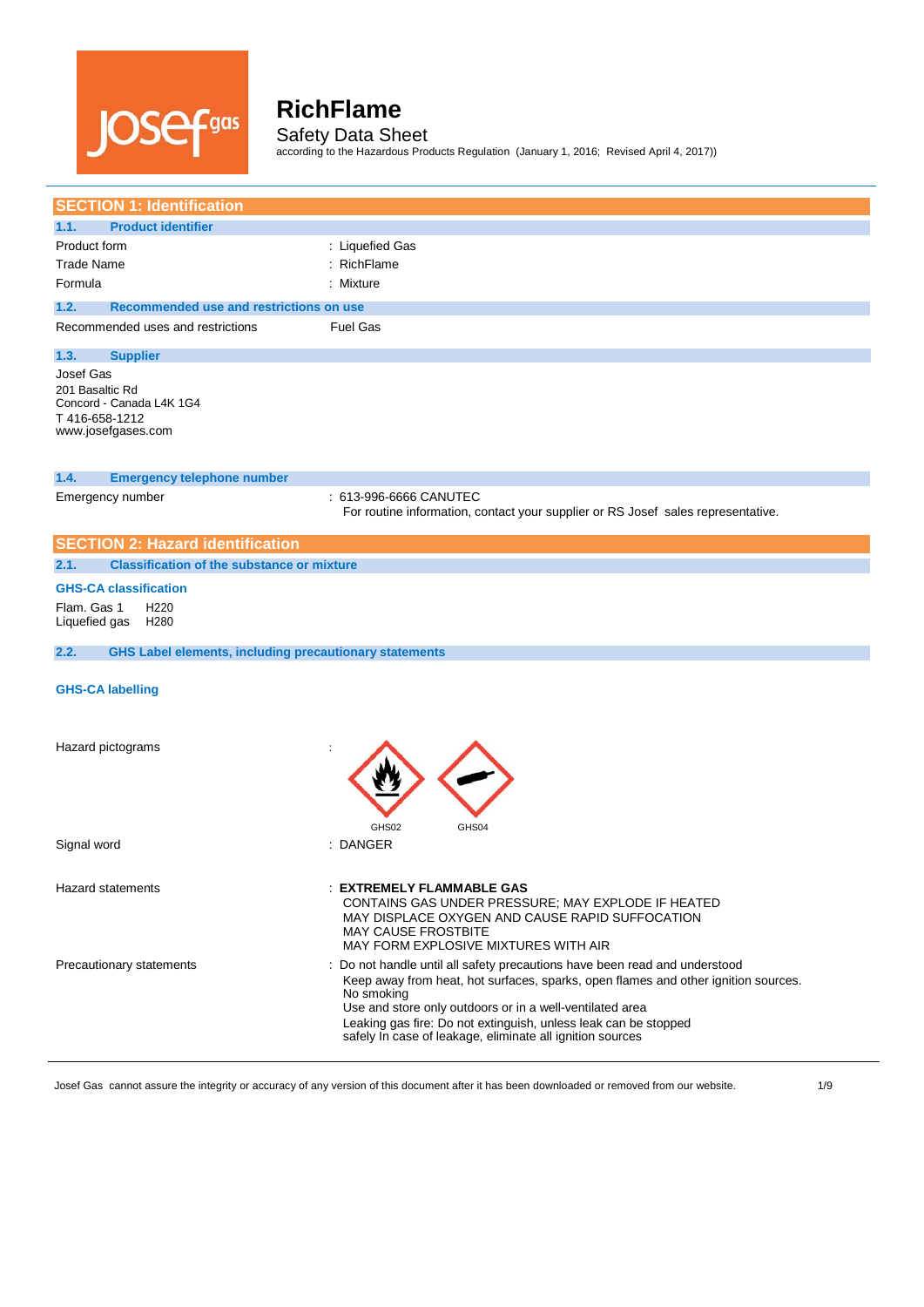

Safety Data Sheet

according to the Hazardous Products Regulation (January 1, 2015; Revised April 4, 2017)

| Protect from sunlight when ambient temperature exceeds 52°C (125°F) |
|---------------------------------------------------------------------|
| Use a back flow preventive device in the piping                     |
| Close valve after each use and when empty                           |
| Never put cylinders into unventilated areas of passenger vehicles   |
| Do not open valve until connected to equipment prepared for use     |

#### **2.3. Other hazards**

: Contact with liquid may cause cold burns/frostbite.

Other hazards not contributing to the classification

**2.4. Unknown acute toxicity (GHS-CA)**

### No data available

### **SECTION 3: Composition/information on ingredients**

| 3.1.        | <b>Substances</b>       |                  |                   |                                                          |
|-------------|-------------------------|------------------|-------------------|----------------------------------------------------------|
| <b>Name</b> |                         | <b>CAS No.</b>   | $\sqrt{2}$ (Vol.) | <b>Common Name (synonyms)</b>                            |
| Propane     | (Main constituent)      | (CAS No) 74-98-6 | >99.5%            | Propane liquefied / Normal propane / n-Propane / PROPANE |
|             | RichFlame 2 Concentrate | N/A              | k0.5%             |                                                          |

### **3.2. Mixtures**

Not applicable

| <b>SECTION 4: First-aid measures</b>                            |                                                                                                                                                                                                                                                                                                                                                                                                                                                                           |  |
|-----------------------------------------------------------------|---------------------------------------------------------------------------------------------------------------------------------------------------------------------------------------------------------------------------------------------------------------------------------------------------------------------------------------------------------------------------------------------------------------------------------------------------------------------------|--|
| <b>Description of first aid measures</b><br>4.1.                |                                                                                                                                                                                                                                                                                                                                                                                                                                                                           |  |
| First-aid measures after inhalation                             | : Remove victim to uncontaminated area wearing self contained breathing apparatus. Keep<br>victim warm and rested. Call a doctor. Apply artificial respiration if breathing stopped.                                                                                                                                                                                                                                                                                      |  |
| First-aid measures after skin contact                           | : The liquid may cause frostbite. For exposure to liquid, immediately warm frostbite area with<br>warm water not to exceed 105°F (41°C). Water temperature should be tolerable to normal<br>skin. Maintain skin warming for at least 15 minutes or until normal coloring and sensation have<br>returned to the affected area. In case of massive exposure, remove clothing while showering<br>with warm water. Seek medical evaluation and treatment as soon as possible. |  |
| First-aid measures after eye contact                            | : Immediately flush eyes thoroughly with water for at least 15 minutes. Hold the eyelids open and<br>away from the eyeballs to ensure that all surfaces are flushed thoroughly. Contact an<br>ophthalmologist immediately. Get immediate medical attention.                                                                                                                                                                                                               |  |
| First-aid measures after ingestion                              | : Ingestion is not considered a potential route of exposure.                                                                                                                                                                                                                                                                                                                                                                                                              |  |
| 4.2.<br>Most important symptoms and effects (acute and delayed) |                                                                                                                                                                                                                                                                                                                                                                                                                                                                           |  |
| No additional information available                             |                                                                                                                                                                                                                                                                                                                                                                                                                                                                           |  |
| 4.3.                                                            | Immediate medical attention and special treatment, if necessary                                                                                                                                                                                                                                                                                                                                                                                                           |  |
| Other medical advice or treatment                               | $:$ None.                                                                                                                                                                                                                                                                                                                                                                                                                                                                 |  |

|                         | <b>SECTION 5: Fire-fighting measures</b>            |                                                                                                                                                                                                                                                                                                                                                                                                                                                                                                                                               |
|-------------------------|-----------------------------------------------------|-----------------------------------------------------------------------------------------------------------------------------------------------------------------------------------------------------------------------------------------------------------------------------------------------------------------------------------------------------------------------------------------------------------------------------------------------------------------------------------------------------------------------------------------------|
| 5.1.                    | Suitable extinguishing media                        |                                                                                                                                                                                                                                                                                                                                                                                                                                                                                                                                               |
|                         | Suitable extinguishing media                        | : Carbon dioxide, dry chemical powder, water spray, fog.                                                                                                                                                                                                                                                                                                                                                                                                                                                                                      |
| 5.2.                    | Unsuitable extinguishing media                      |                                                                                                                                                                                                                                                                                                                                                                                                                                                                                                                                               |
|                         | No additional information available                 |                                                                                                                                                                                                                                                                                                                                                                                                                                                                                                                                               |
| 5.3.                    | Specific hazards arising from the hazardous product |                                                                                                                                                                                                                                                                                                                                                                                                                                                                                                                                               |
| Fire hazard             |                                                     | : <b>EXTREMELY FLAMMABLE GAS.</b> If venting or leaking gas catches fire, do not extinguish<br>flames. Flammable vapors may spread from leak, creating an explosive reignition hazard.<br>Vapors can be ignited by pilot lights, other flames, smoking, sparks, heaters, electrical<br>equipment, static discharge, or other ignition sources at locations distant from product handling<br>point. Explosive atmospheres may linger. Before entering an area, especially a confined area,<br>check the atmosphere with an appropriate device. |
| <b>Explosion hazard</b> |                                                     | : <b>EXTREMELY FLAMMABLE GAS.</b> Forms explosive mixtures with air and oxidizing agents.                                                                                                                                                                                                                                                                                                                                                                                                                                                     |
| Reactivity              |                                                     | : No reactivity hazard other than the effects described in sub-sections below.                                                                                                                                                                                                                                                                                                                                                                                                                                                                |
|                         | Reactivity in case of fire                          | : No reactivity hazard other than the effects described in sub-sections below.                                                                                                                                                                                                                                                                                                                                                                                                                                                                |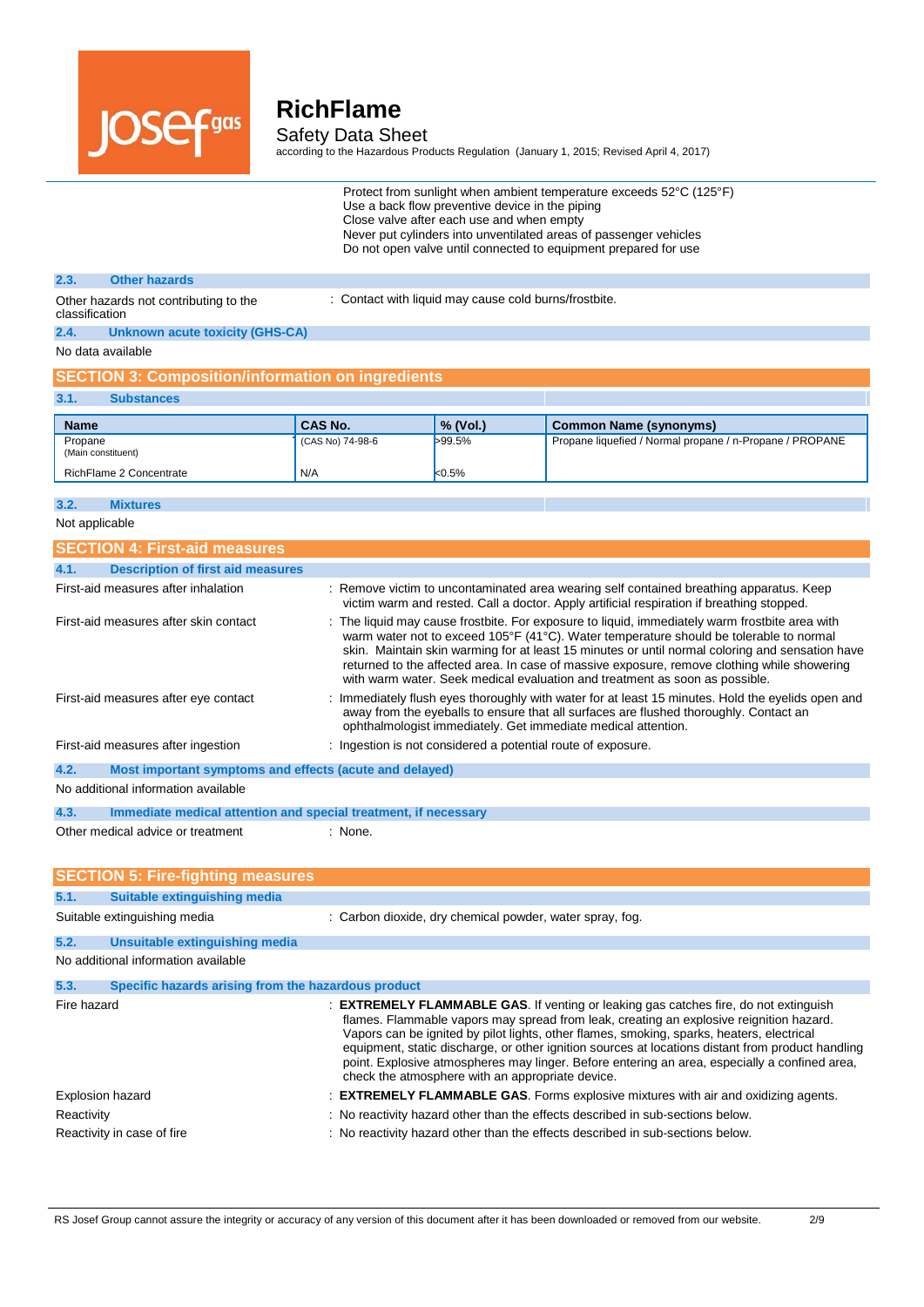

L

# **RichFlame**

Safety Data Sheet

according to the Hazardous Products Regulation (January 1, 2016: Revised April 4, 2017)

| 5.4.<br>Special protective equipment and precautions for fire-fighters            |                                                                                                                                                                                                                                                                                                                                                                                                                                                                                                                                                                                                                                                                                                                                                                                                                                                                                                                                                                                                                                                                                                                                       |  |
|-----------------------------------------------------------------------------------|---------------------------------------------------------------------------------------------------------------------------------------------------------------------------------------------------------------------------------------------------------------------------------------------------------------------------------------------------------------------------------------------------------------------------------------------------------------------------------------------------------------------------------------------------------------------------------------------------------------------------------------------------------------------------------------------------------------------------------------------------------------------------------------------------------------------------------------------------------------------------------------------------------------------------------------------------------------------------------------------------------------------------------------------------------------------------------------------------------------------------------------|--|
| Firefighting instructions                                                         | : Evacuate all personnel from the danger area. Use self-contained breathing apparatus (SCBA)<br>and protective clothing. Immediately cool containers with water from maximum distance. Stop<br>flow of gas if safe to do so, while continuing cooling water spray. Remove ignition sources if<br>safe to do so. Remove containers from area of fire if safe to do so. On-site fire brigades must<br>comply with their provincial and local fire code regulations.                                                                                                                                                                                                                                                                                                                                                                                                                                                                                                                                                                                                                                                                     |  |
| Protection during firefighting                                                    | : Compressed gas: asphyxiant. Suffocation hazard by lack of oxygen.                                                                                                                                                                                                                                                                                                                                                                                                                                                                                                                                                                                                                                                                                                                                                                                                                                                                                                                                                                                                                                                                   |  |
| Special protective equipment for fire fighters                                    | : Standard protective clothing and equipment (Self Contained Breathing Apparatus) for fire<br>fighters.                                                                                                                                                                                                                                                                                                                                                                                                                                                                                                                                                                                                                                                                                                                                                                                                                                                                                                                                                                                                                               |  |
| Specific methods                                                                  | : Use fire control measures appropriate for the surrounding fire. Exposure to fire and heat<br>radiation may cause gas containers to rupture. Cool endangered containers with water spray jet<br>from a protected position. Prevent water used in emergency cases from entering sewers and<br>drainage systems                                                                                                                                                                                                                                                                                                                                                                                                                                                                                                                                                                                                                                                                                                                                                                                                                        |  |
|                                                                                   | Stop flow of product if safe to do so                                                                                                                                                                                                                                                                                                                                                                                                                                                                                                                                                                                                                                                                                                                                                                                                                                                                                                                                                                                                                                                                                                 |  |
|                                                                                   | Use water spray or fog to knock down fire fumes if possible.                                                                                                                                                                                                                                                                                                                                                                                                                                                                                                                                                                                                                                                                                                                                                                                                                                                                                                                                                                                                                                                                          |  |
| Other information                                                                 | : Containers are equipped with a pressure relief device. (Exceptions may exist where authorized<br>by $TC.$ ).                                                                                                                                                                                                                                                                                                                                                                                                                                                                                                                                                                                                                                                                                                                                                                                                                                                                                                                                                                                                                        |  |
| <b>SECTION 6: Accidental release measures</b>                                     |                                                                                                                                                                                                                                                                                                                                                                                                                                                                                                                                                                                                                                                                                                                                                                                                                                                                                                                                                                                                                                                                                                                                       |  |
| 6.1.                                                                              | Personal precautions, protective equipment and emergency procedures                                                                                                                                                                                                                                                                                                                                                                                                                                                                                                                                                                                                                                                                                                                                                                                                                                                                                                                                                                                                                                                                   |  |
| General measures                                                                  | : Wear self-contained breathing apparatus when entering area unless atmosphere is proven to<br>be safe. Evacuate area. Ensure adequate air ventilation. Stop leak if safe to do so.                                                                                                                                                                                                                                                                                                                                                                                                                                                                                                                                                                                                                                                                                                                                                                                                                                                                                                                                                   |  |
| 6.2.<br>Methods and materials for containment and cleaning up                     |                                                                                                                                                                                                                                                                                                                                                                                                                                                                                                                                                                                                                                                                                                                                                                                                                                                                                                                                                                                                                                                                                                                                       |  |
| <b>Reference to other sections</b><br>6.3.                                        |                                                                                                                                                                                                                                                                                                                                                                                                                                                                                                                                                                                                                                                                                                                                                                                                                                                                                                                                                                                                                                                                                                                                       |  |
| For further information refer to section 8: Exposure controls/personal protection |                                                                                                                                                                                                                                                                                                                                                                                                                                                                                                                                                                                                                                                                                                                                                                                                                                                                                                                                                                                                                                                                                                                                       |  |
| <b>SECTION 7: Handling and storage</b>                                            |                                                                                                                                                                                                                                                                                                                                                                                                                                                                                                                                                                                                                                                                                                                                                                                                                                                                                                                                                                                                                                                                                                                                       |  |
| <b>Precautions for safe handling</b><br>7.1.                                      |                                                                                                                                                                                                                                                                                                                                                                                                                                                                                                                                                                                                                                                                                                                                                                                                                                                                                                                                                                                                                                                                                                                                       |  |
| Precautions for safe handling                                                     | : Keep away from heat, hot surfaces, sparks, open flames and other ignition sources. No<br>smoking. Use only non-sparking tools. Use only explosion-proof equipment                                                                                                                                                                                                                                                                                                                                                                                                                                                                                                                                                                                                                                                                                                                                                                                                                                                                                                                                                                   |  |
|                                                                                   | Wear leather safety gloves and safety shoes when handling cylinders. Protect cylinders from<br>physical damage; do not drag, roll, slide or drop. While moving cylinder, always keep in place<br>removable valve cover. Never attempt to lift a cylinder by its cap; the cap is intended solely to<br>protect the valve. When moving cylinders, even for short distances, use a cart (trolley, hand<br>truck, etc.) designed to transport cylinders. Never insert an object (e.g. wrench, screwdriver, pry<br>bar) into cap openings; doing so may damage the valve and cause a leak. Use an adjustable<br>strap wrench to remove over-tight or rusted caps. Slowly open the valve. If the valve is hard to<br>open, discontinue use and contact your supplier. Close the container valve after each use;<br>keep closed even when empty. Never apply flame or localized heat directly to any part of the<br>container. High temperatures may damage the container and could cause the pressure relief<br>device to fail prematurely, venting the container contents. For other precautions in using this<br>product, see section 16. |  |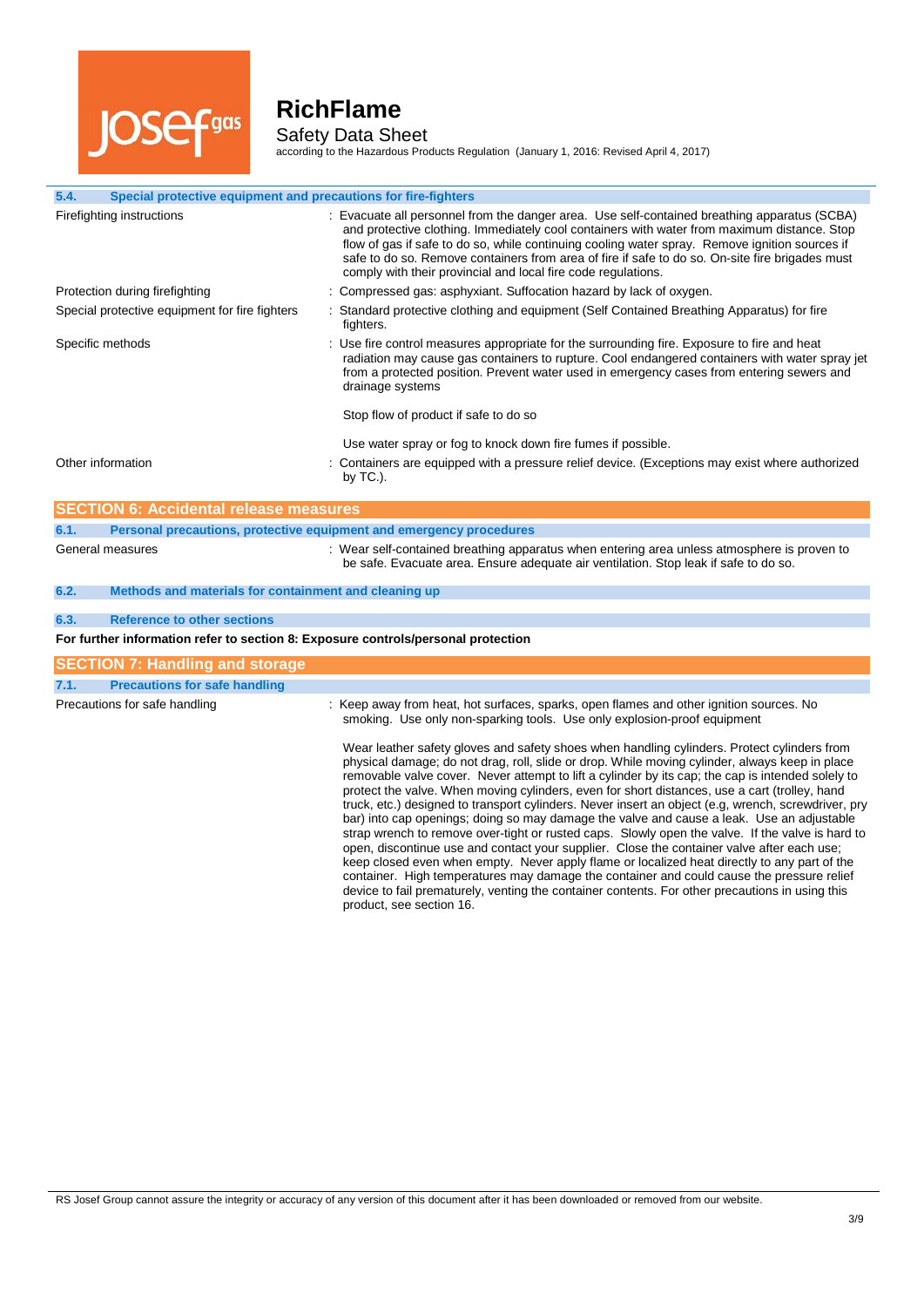

### **RichFlame** Safety Data Sheet

according to the Hazardous Products Regulation (January 1, 2016: Revised April 4, 2017)

#### **7.2. Conditions for safe storage, including any incompatibilities**

Storage conditions **interpretations** : Store only where temperature will not exceed 125°F (52°C). Post "No Smoking" or "Open Flames" signs in storage and use areas. There must be no sources of ignition. Separate packages and protect against potential fire and/or explosion damage following appropriate codes and requirements (e.g, NFPA 30, NFPA 55, NFPA 70, and/or NFPA 221 in the U.S.) or according to requirements determined by the Authority Having Jurisdiction (AHJ). Always secure containers upright to keep them from falling or being knocked over. Install valve protection cap, if provided, firmly in place by hand when the container is not in use. Store full and empty containers separately. Use a first-in, first-out inventory system to prevent storing full containers for long periods. For other precautions in using this product, see section 16 **OTHER PRECAUTIONS FOR HANDLING, STORAGE, AND USE:** When handling product under pressure, use piping and equipment adequately designed to withstand the pressures to be encountered. Never work on a pressurized system. Use a back flow preventive device in the piping. Gases can cause rapid suffocation because of oxygen deficiency; store and use with adequate ventilation. If a leak occurs, close the container valve and blow down the system in a safe and environmentally correct manner in compliance with all international, federal/national,

| <b>SECTION 8: Exposure controls/personal protection</b> |                                     |                        |  |
|---------------------------------------------------------|-------------------------------------|------------------------|--|
| 8.1.<br><b>Control parameters</b>                       |                                     |                        |  |
| <b>Propane (74-98-6)</b>                                |                                     |                        |  |
| USA - OSHA                                              | OSHA PEL (TWA) (mg/m <sup>3</sup> ) | 1800 mg/m <sup>3</sup> |  |
| USA - OSHA                                              | OSHA PEL (TWA) (ppm)                | $1000$ ppm             |  |
|                                                         |                                     |                        |  |

become part of an electrical circuit.

| 8.2. | <b>Appropriate engineering controls</b>                      |                                                                                                                                                                                                                                                                                                                                                                                                                                                                                                                                                                                                         |
|------|--------------------------------------------------------------|---------------------------------------------------------------------------------------------------------------------------------------------------------------------------------------------------------------------------------------------------------------------------------------------------------------------------------------------------------------------------------------------------------------------------------------------------------------------------------------------------------------------------------------------------------------------------------------------------------|
|      | Appropriate engineering controls                             | : An explosion-proof local exhaust system or a mechanical system is acceptable if it can prevent<br>oxygen deficiency and keep hazardous fumes and gases below all applicable exposure limits in<br>the worker's breathing area. During welding, ensure that there is adequate ventilation to keep<br>worker exposure below applicable limits for fumes, gases, and other by-products of welding.<br>Do not breathe fumes or gases. Short-term overexposure to fumes may cause dizziness,<br>nausea, and dryness or irritation of the nose, throat, and eyes, or may cause other similar<br>discomfort. |
| 8.3. | Individual protection measures/Personal protective equipment |                                                                                                                                                                                                                                                                                                                                                                                                                                                                                                                                                                                                         |
|      | Personal protective equipment                                | : Safety glasses. Face shield. Gloves.                                                                                                                                                                                                                                                                                                                                                                                                                                                                                                                                                                  |



Hand protection : Wear work gloves when handling containers. Wear heavy rubber gloves where contact with product may occur.

state/provincial, and local laws; then repair the leak. Never place a container where it may

Eye protection **interprotatal interpretation** : Wear goggles when transfilling or breaking transfer connections. Select in accordance with the current CSA standard Z94.3, "Industrial Eye and Face Protection", and any provincial regulations, local bylaws or guidelines.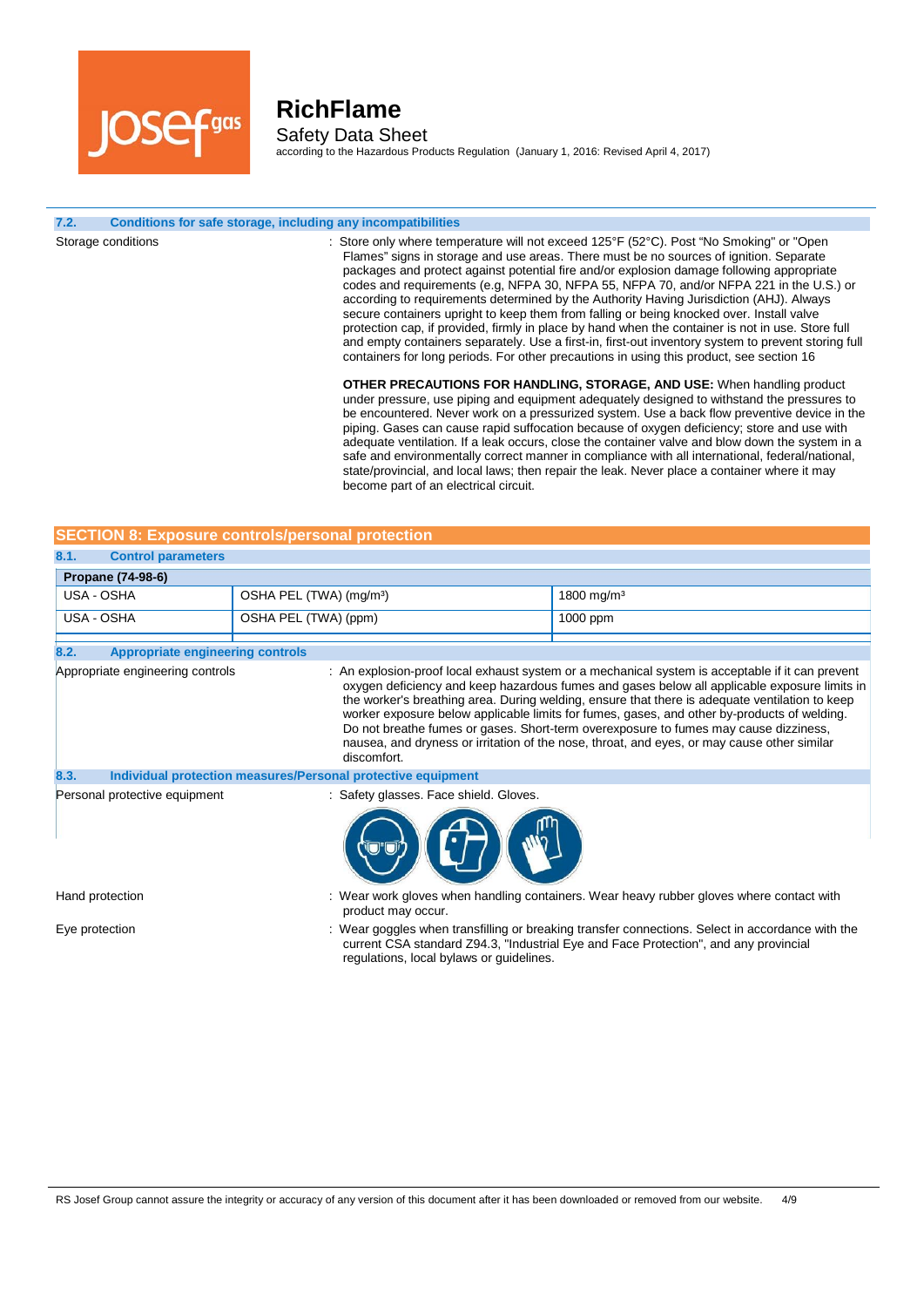

j.

# **RichFlame**

Safety Data Sheet according to the Hazardous Products Regulation (January 1, 2016; Revised April 4, 2017)

| Skin and body protection        | : As needed for welding, wear hand, head, and body protection to help prevent injury from<br>radiation and sparks. (See ANSI Z49.1.) At a minimum, this includes welder's gloves and<br>protective goggles, and may include arm protectors, aprons, hats, and shoulder protection as<br>well as substantial clothing.                                                                                                                                                                                                                                              |
|---------------------------------|--------------------------------------------------------------------------------------------------------------------------------------------------------------------------------------------------------------------------------------------------------------------------------------------------------------------------------------------------------------------------------------------------------------------------------------------------------------------------------------------------------------------------------------------------------------------|
| Respiratory protection          | : Respiratory protection: Use respirable fume respirator or air supplied respirator when working<br>in confined space or where local exhaust or ventilation does not keep exposure below TLV.<br>Select in accordance with provincial regulations, local bylaws or guidelines. Selection should be<br>based on the current CSA standard Z94.4, "Selection, Care, and Use of Respirators."<br>Respirators should also be approved by NIOSH and MSHA. For emergencies or instances with<br>unknown exposure levels, use a self-contained breathing apparatus (SCBA). |
| Thermal hazard protection       | : Wear cold insulating gloves when transfilling or breaking transfer connections.                                                                                                                                                                                                                                                                                                                                                                                                                                                                                  |
| Environmental exposure controls | : Refer to local regulations for restriction of emissions to the atmosphere. See section 13 for<br>specific methods for waste gas treatment.                                                                                                                                                                                                                                                                                                                                                                                                                       |
| Other information               | : Other protection : Safety shoes for general handling at customer sites. Metatarsal shoes and<br>cuffless trousers for cylinder handling at packaging and filling plants. Select in accordance with<br>the current CSA standard Z195, "Protective Foot Wear", and any provincial regulations, local<br>bylaws or quidelines. For working with flammable and oxidizing materials, consider the use of                                                                                                                                                              |

flame resistant anti-static safety clothing.

| <b>SECTION 9: Physical and chemical properties</b>            |                                                                                 |  |  |
|---------------------------------------------------------------|---------------------------------------------------------------------------------|--|--|
| Information on basic physical and chemical properties<br>9.1. |                                                                                 |  |  |
| Physical state                                                | Gas                                                                             |  |  |
| Appearance                                                    | Colorless gas.                                                                  |  |  |
| Molecular mass                                                | 44 g/mol                                                                        |  |  |
| Colour                                                        | Colourless.                                                                     |  |  |
| Odour                                                         | Poor warning properties at low concentrations. Stenchant often added. Sweetish. |  |  |
| Odour threshold                                               | : No data available                                                             |  |  |
| pH                                                            | Not applicable.                                                                 |  |  |
| pH solution                                                   | No data available                                                               |  |  |
| Relative evaporation rate (butylacetate=1)                    | : No data available                                                             |  |  |
| Relative evaporation rate (ether=1)                           | Not applicable.                                                                 |  |  |
| Melting point                                                 | No data available                                                               |  |  |
| Freezing point                                                | -187.69 °C (-305.8°F)                                                           |  |  |
| Boiling point                                                 | -42.1 °C (-44.32°F)                                                             |  |  |
| Flash point                                                   | -104.4 °C (-155.2°F) TCC                                                        |  |  |
| Critical temperature                                          | 96.8 °C (206°F)                                                                 |  |  |
| Auto-ignition temperature                                     | 450 °C (842°F)                                                                  |  |  |
| Decomposition temperature                                     | : No data available                                                             |  |  |
| Vapour pressure                                               | $: 8.58$ bar (109.73 psig)                                                      |  |  |
| Vapour pressure at 50 °C                                      | No data available                                                               |  |  |
| Relative vapour density at 20 °C                              | No data available                                                               |  |  |
| Relative density                                              | 0.58                                                                            |  |  |
| Relative density of saturated gas/air mixture                 | No data available                                                               |  |  |
| Density                                                       | : $0.506 - 0.583$ g/cm <sup>3</sup> (at 15 °C)                                  |  |  |
| Relative gas density                                          | : 1.5                                                                           |  |  |
| Solubility                                                    | Water: 75 mg/l                                                                  |  |  |
| Log Pow                                                       | 2.36                                                                            |  |  |
| Log Kow                                                       | Not applicable.                                                                 |  |  |
| Viscosity, kinematic                                          | Not applicable.                                                                 |  |  |
| Viscosity, dynamic                                            | : Not applicable.                                                               |  |  |
| Viscosity, kinematic (calculated value) (40 °C)               | : No data available                                                             |  |  |
| Explosive properties                                          | : Not applicable.                                                               |  |  |
| Oxidizing properties                                          | None.                                                                           |  |  |
| Flammability (solid, gas)                                     | 2.1 - 9.5 vol %                                                                 |  |  |

RS Josef Group cannot assure the integrity or accuracy of any version of this document after it has been downloaded or removed from our website. 5/9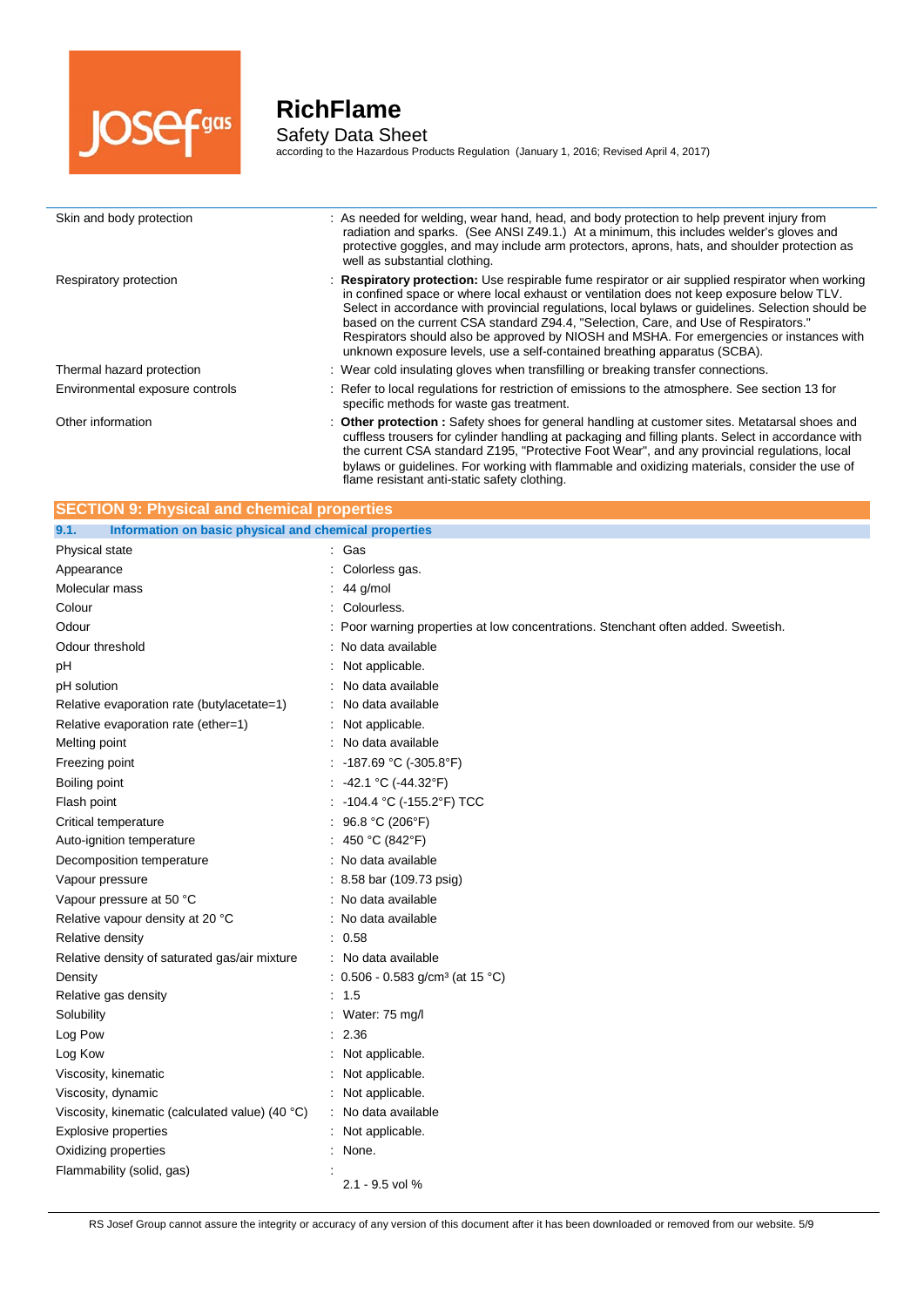

## **RichFlame** Safety Data Sheet

according to the Hazardous Products Regulation (January 1, 2016; Revised April 4, 2017)

## **9.2. Other information**

Gas group **EXECUTE:** Liquefied gas

Additional information **incomation** : Gas/vapour heavier than air. May accumulate in confined spaces, particularly at or below ground level

| <b>SECTION 10: Stability and reactivity</b> |                                                                                                                                                                                                                                                                                                                                                        |
|---------------------------------------------|--------------------------------------------------------------------------------------------------------------------------------------------------------------------------------------------------------------------------------------------------------------------------------------------------------------------------------------------------------|
| 10.1.<br><b>Reactivity</b>                  |                                                                                                                                                                                                                                                                                                                                                        |
| Reactivity                                  | : No reactivity hazard other than the effects described in sub-sections below.                                                                                                                                                                                                                                                                         |
| Chemical stability                          | : Stable under normal conditions.                                                                                                                                                                                                                                                                                                                      |
| Possibility of hazardous reactions          | : Can form explosive mixture with air. May react violently with oxidants.                                                                                                                                                                                                                                                                              |
| Conditions to avoid                         | : Keep away from heat/sparks/open flames/hot surfaces. - No smoking.                                                                                                                                                                                                                                                                                   |
| Incompatible materials                      | : Air, Oxidiser. Chlorine dioxide.                                                                                                                                                                                                                                                                                                                     |
| Hazardous decomposition products            | : Thermal decomposition or burning may produce carbon monoxide, carbon dioxide, and<br>hydrogen. The welding and cutting process may form reaction products such as carbon<br>monoxide and carbon dioxide. Other decomposition products of normal operation originate<br>from the volatilization, reaction, or oxidation of the material being worked. |

### **SECTION 11: Toxicological information**

#### **11.1. Information on toxicological effects**

| 11.1.<br>Information on toxicological effects                                   |                                                          |
|---------------------------------------------------------------------------------|----------------------------------------------------------|
| Acute toxicity (oral)<br>Acute toxicity (dermal)<br>Acute toxicity (inhalation) | : Not classified<br>: Not classified<br>: Not classified |
| Propane ( \f )74-98-6                                                           |                                                          |
| LC50 inhalation rat (mg/l)                                                      | 658 mg/l/4h                                              |
| Skin corrosion/irritation                                                       | : Not classified<br>pH: Not applicable.                  |
| Serious eye damage/irritation                                                   | : Not classified<br>pH: Not applicable.                  |
| Respiratory or skin sensitization                                               | : Not classified                                         |
| Germ cell mutagenicity                                                          | : Not classified                                         |
| Carcinogenicity                                                                 | : Not classified                                         |
| Reproductive toxicity                                                           | : Not classified                                         |
| Specific target organ toxicity (single exposure)                                | : Not classified                                         |
| Specific target organ toxicity (repeated<br>exposure)                           | : Not classified                                         |
| Aspiration hazard                                                               | : Not classified                                         |
| Propane (74-98-6)                                                               |                                                          |
| Hydrocarbon                                                                     | Yes                                                      |

| <b>SECTION 12: Ecological information</b> |                                                |
|-------------------------------------------|------------------------------------------------|
| 12.1.<br>Toxicity                         |                                                |
| Ecology - general                         | : No ecological damage caused by this product. |

RS Josef Group cannot assure the integrity or accuracy of any version of this document after it has been downloaded or removed from our website.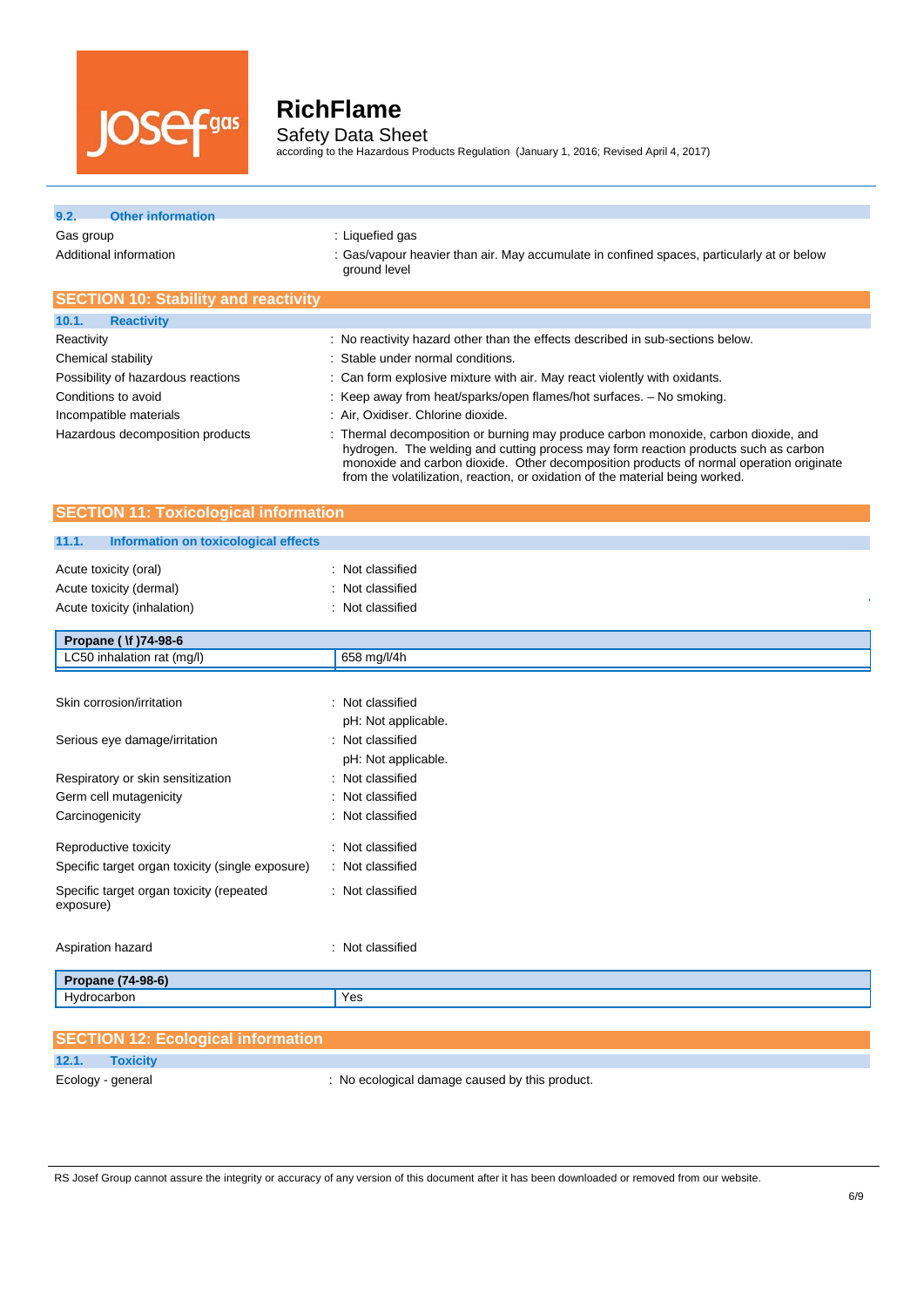

Safety Data Sheet according to the Hazardous Products Regulation (January 1, 2016; Revised April 4, 2017)

| 12.2.<br><b>Persistence and degradability</b>            |                                                                                                                                                         |  |
|----------------------------------------------------------|---------------------------------------------------------------------------------------------------------------------------------------------------------|--|
| Propane (74-98-6)                                        |                                                                                                                                                         |  |
| Persistence and degradability                            | The substance is biodegradable. Unlikely to persist.                                                                                                    |  |
| 12.3.<br><b>Bioaccumulative potential</b>                |                                                                                                                                                         |  |
| Propane (74-98-6)                                        |                                                                                                                                                         |  |
| Log Pow                                                  | 2.36                                                                                                                                                    |  |
| Log Kow                                                  | Not applicable.                                                                                                                                         |  |
| Bioaccumulative potential                                | Not expected to bioaccumulate due to the low log Kow ( $log$ Kow $<$ 4). Refer to section 9.                                                            |  |
| 12.4.<br><b>Mobility in soil</b>                         |                                                                                                                                                         |  |
| Propane (74-98-6)                                        |                                                                                                                                                         |  |
| Mobility in soil                                         | No data available.                                                                                                                                      |  |
| Log Pow                                                  | 2.36                                                                                                                                                    |  |
| Log Kow                                                  | Not applicable.                                                                                                                                         |  |
| Ecology - soil                                           | Because of its high volatility, the product is unlikely to cause ground or water pollution.                                                             |  |
| 12.5.<br><b>Other adverse effects</b>                    |                                                                                                                                                         |  |
| Effect on the ozone layer                                | : None                                                                                                                                                  |  |
| Effect on global warming                                 | : No known effects from this product                                                                                                                    |  |
| <b>SECTION 13: Disposal considerations</b>               |                                                                                                                                                         |  |
| 13.1.<br><b>Disposal methods</b>                         |                                                                                                                                                         |  |
| Waste disposal recommendations                           | : Dispose of contents/container in accordance with local/regional/national/international<br>regulations. Contact supplier for any special requirements. |  |
| <b>SECTION 14: Transport information</b>                 |                                                                                                                                                         |  |
| 14.1.<br><b>Basic shipping description</b>               |                                                                                                                                                         |  |
| In accordance with TDG                                   |                                                                                                                                                         |  |
| <b>TDG</b>                                               |                                                                                                                                                         |  |
|                                                          |                                                                                                                                                         |  |
| UN-No. (TDG)                                             | : UN1075                                                                                                                                                |  |
| <b>TDG Primary Hazard Classes</b>                        | : 2.1 - Class 2.1 - Flammable Gas.                                                                                                                      |  |
| Proper shipping name                                     | : Liquefied Petroleum Gas                                                                                                                               |  |
| <b>ERAP Index</b>                                        | : 3000                                                                                                                                                  |  |
| Explosive Limit and Limited Quantity Index               | : 0.125 L                                                                                                                                               |  |
| Passenger Carrying Ship Index                            | : 110 kg                                                                                                                                                |  |
| Passenger Carrying Road Vehicle or Passenger : Forbidden |                                                                                                                                                         |  |
| Carrying Railway Vehicle Index                           |                                                                                                                                                         |  |
| 14.3.<br>Air and sea transport                           |                                                                                                                                                         |  |
| <b>IMDG</b>                                              |                                                                                                                                                         |  |
| UN-No. (IMDG)                                            | : 1075                                                                                                                                                  |  |
| Proper Shipping Name (IMDG)                              | : Liquefied Petroleum Gas                                                                                                                               |  |
| Class (IMDG)                                             | $: 2 - \text{Gases}$                                                                                                                                    |  |
| MFAG-No                                                  | : 115                                                                                                                                                   |  |
| <b>IATA</b>                                              |                                                                                                                                                         |  |
| UN-No. (IATA)                                            | :1075                                                                                                                                                   |  |
| Proper Shipping Name (IATA)                              | : Liquefied Petroleum Gas                                                                                                                               |  |
| Class (IATA)                                             | $\div$ 2                                                                                                                                                |  |
| <b>SECTION 15: Regulatory information</b>                |                                                                                                                                                         |  |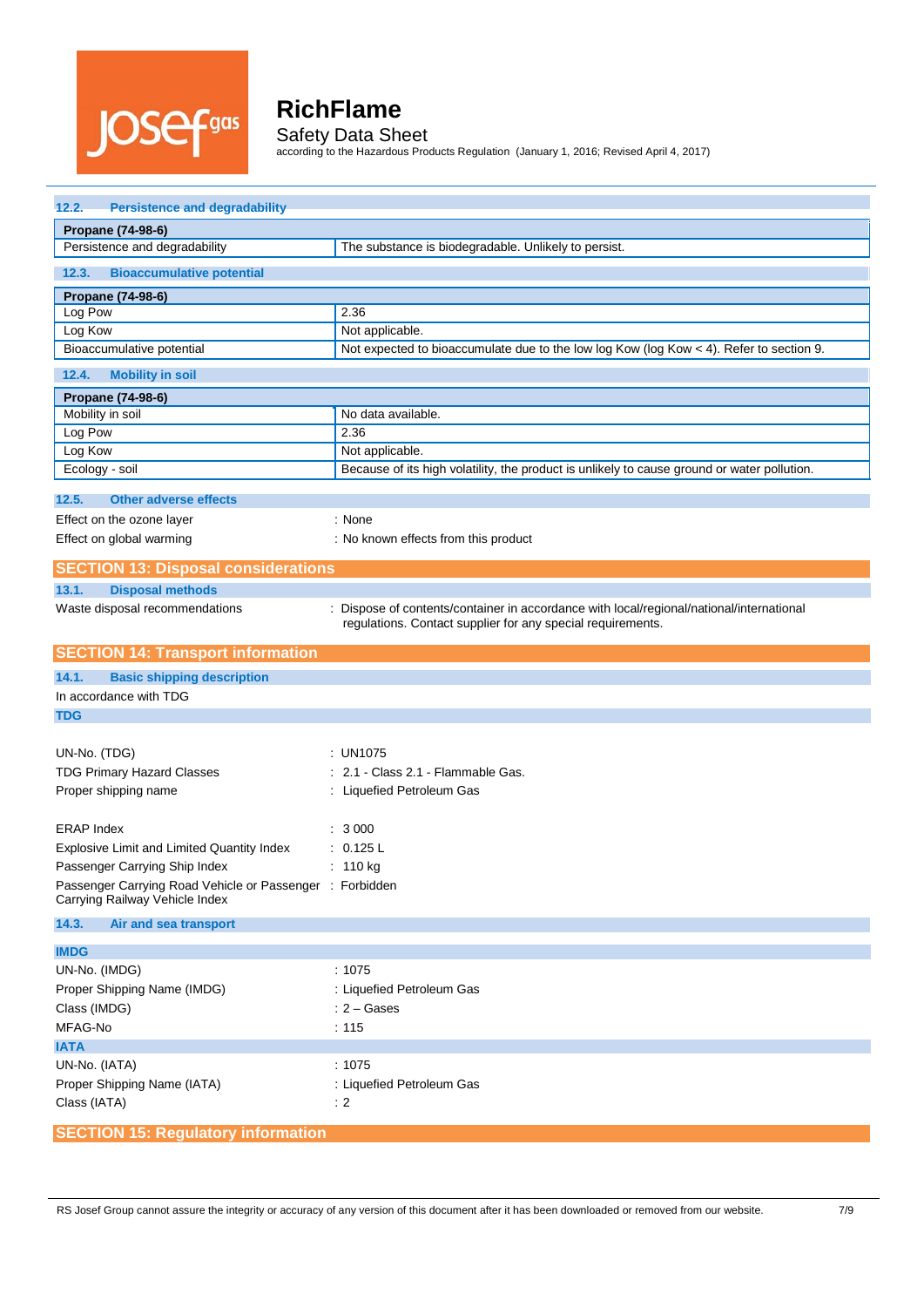

## **RichFlame** Safety Data Sheet

according to the Hazardous Products Regulation (January 1, 2016; Revised April 4, 2017)

### **15.1. National regulations**

#### **Propane (74-98-6)**

Listed on the Canadian DSL (Domestic Substances List)

| <b>SECTION 16: Other information</b>      |                                                                                                                                                         |
|-------------------------------------------|---------------------------------------------------------------------------------------------------------------------------------------------------------|
| Date of issue                             | 15/10/1979                                                                                                                                              |
| <b>Revision date</b>                      | 03/08/2016                                                                                                                                              |
| Supersedes                                | : 15/10/2013                                                                                                                                            |
| Indication of changes:<br>Training advice | : The hazard of asphyxiation is often overlooked and must be stressed during operator training.<br>Ensure operators understand the flammability hazard. |

RS Josef Group cannot assure the integrity or accuracy of any version of this document after it has been downloaded or removed from our website.